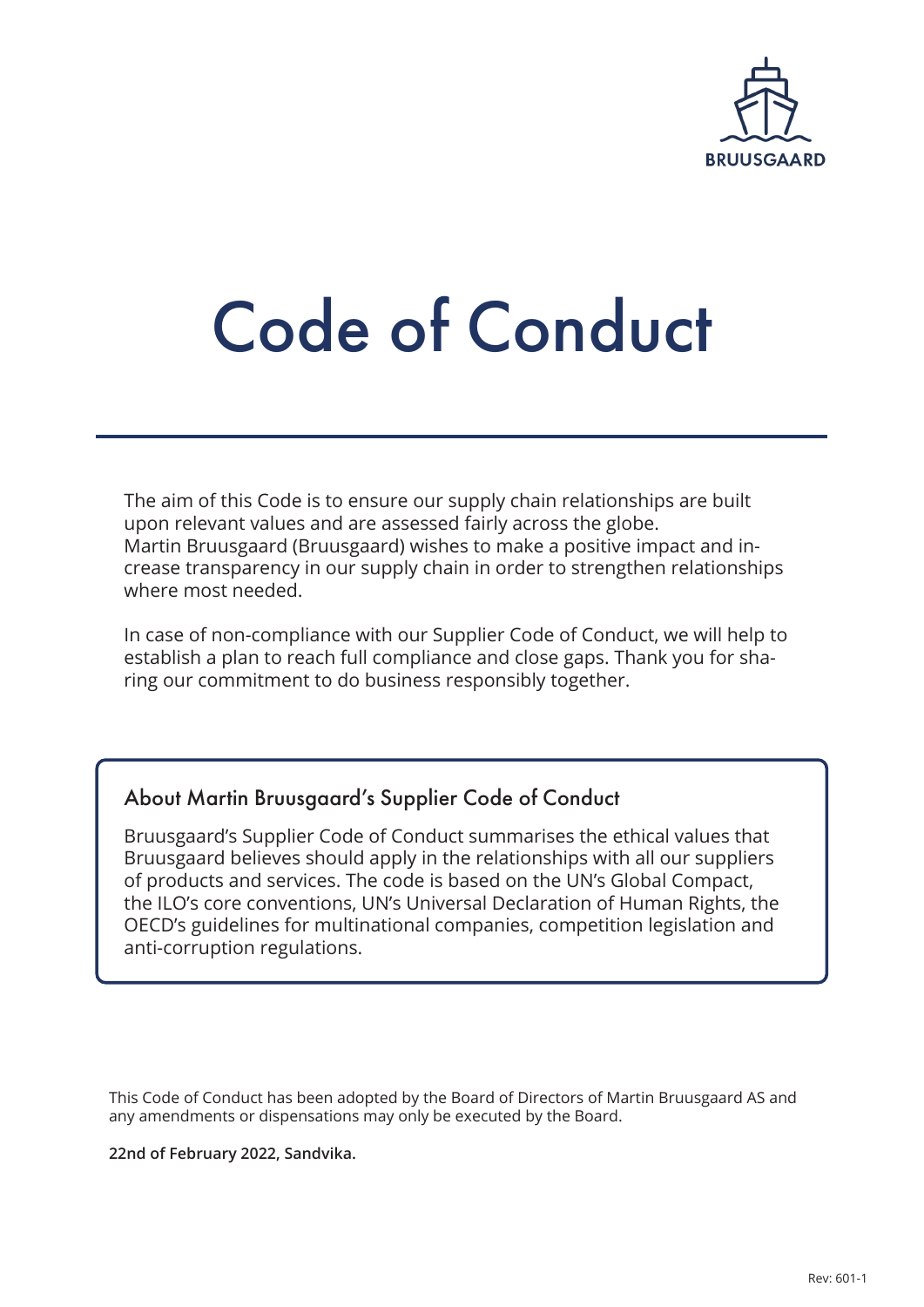# 1. GENERAL PRINCIPLES

Bruusgaard's ambition is to work together with our suppliers and to review them regularly in order to achieve positive change. All suppliers to our company shall respect the Supplier Code of Conduct and draw up and implement a code of conduct of their own, the content of which does not conflict with the values that Bruusgaard represents. The supplier is responsible for ensuring that its sub-suppliers comply with the content of this code. Bruusgaard chooses suppliers primarily on the basis of two criteria: - the ability to deliver services and products in a business-like manner, and - the ability to comply with the standards of this Supplier Code of Conduct.

## 1.1 Compliance with applicable legislation

In its activities, the supplier shall be aware of, and as a minimum requirement, comply with all national and international laws and regulations that apply in the countries where they operate. The supplier shall always comply with the highest requirements arising from either applicable legislation or this Supplier Code of Conduct.

# 2. HUMAN RIGHTS

Anyone who works for a supplier either directly or indirectly must be entitled to have their basic human rights respected in line with the UNU's Universal Declaration of Human Rights.

#### 2.1 Work environment

The supplier must, as a minimum requirement, comply with applicable legislation and regulations relating to the work environment and working conditions. The supplier must provide a safe, hygienic and healthy workplace. This means, but is not restricted to, the following being in place: fire safety, evacuation plan, safety equipment and procedures, system for following up accidents, access to clean toilets and drinking water, adequate accident insurance for all employees, first-aid equipment, and that employees are properly trained to be able to use machines, equipment and chemical substances in a correct and safe manner.

## 2.2 Working conditions

The supplier shall apply working hours and pay salaries and compensation for overtime at least in accordance with national legislation and agreements, or in accordance with the custom of the local trade. The supplier shall ensure that the work week is limited to 48 hours, and under no circumstances exceed 60 hours including overtime. Overtime shall be voluntary and infrequent. Employees are entitled to at least one day off per week. The supplier shall always provide a "living wage", which means that the

wage should always be enough to meet basic needs and provide some extra income left for spending after necessities like shelter and food are paid for. The supplier must at least offer its employees all legislated benefits, including pension and holiday entitlements.

## 2.3 Child labour

Our suppliers must comply with the UN Convention on the Rights of the Child, the ILO's Minimum Age Convention (no. 138) concerning Minimum Age for Admission to Employment, and the ILO's convention (no. 182) concerning the Prohibition and Immediate Action for the Elimination of the Worst Forms of Child Labour. No individual who is below the age of having completed compulsory education or is below the age of 15 may be employed. The supplier must have documentation in place that certifies the age of all employees. If we should come across child labour at any of our suppliers, we require that action is taken to correct the problem without worsening the child's social situation. The supplier shall assure that the children are enrolled in a remediation program, rather than being summarily terminated from employment.

The program shall include access to education and financial support and shall be decided in consultation with the child and family or next of kind. The supplier shall refrain from hiring young workers (below 18 years of age) to perform any type of work, which is likely to jeopardize their health, safety or morals.

#### 2.6 Freedom of association

Employees enjoy freedom of association at all levels. Suppliers may not prevent employees from joining associations or organisations or negotiating collectively. The supplier must recognize elected workers' representatives and bargain in good faith with them regarding important concerns at the workplace.

## 2.7 Threats and harassment

Suppliers must not subject employees to threats or harassment, or in any other way restrict or interfere with employees' legal and peaceful exercising of their rights.

#### 2.8 Forced labour

We do not accept forced labour, slave labour or involuntary or unremunerated work in any form. This includes contracts under forced conditions and illegal employees. All work that is carried out must be based on a recognised employment relationship in line with what has been established by local legislation. Employees must be free to end their employment at any time in accordance with the agreed notice period without sanction or salary deduction. Neither do we accept methods that restrict employees' freedom of movement, and no individual may be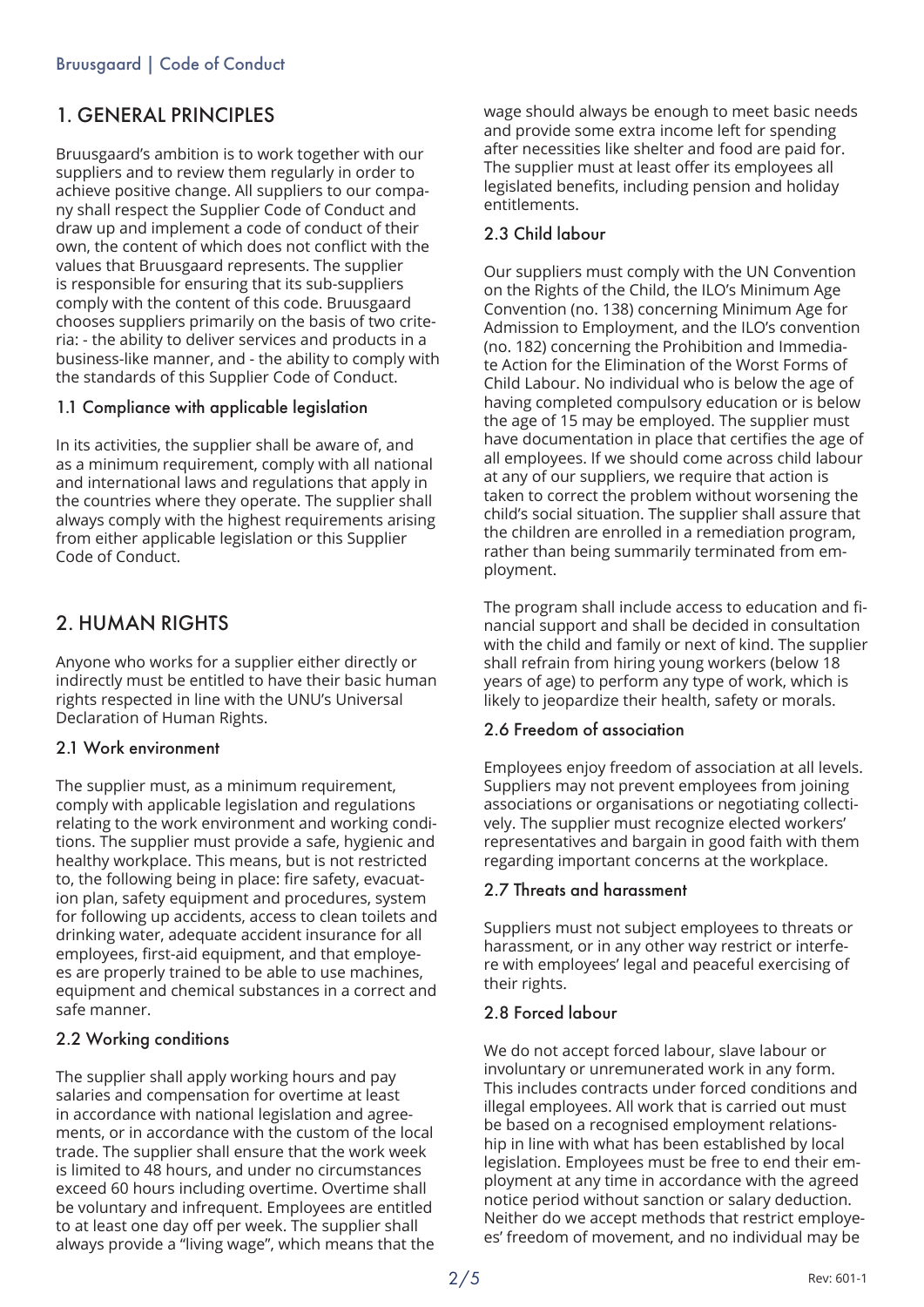## Bruusgaard | Code of Conduct

kept at work for any length of time against their will. The supplier must have procedures and methods for minimising the risks of all kinds of forced labour and human trafficking.

# 3. BUSINESS ETHICS

The supplier must run its operation in an ethical manner and comply with international trading regulations and regulations concerning export controls. The supplier must implement procedures to promote transparency and guarantee that no document relating to the supplier's performance in line with this Code of Conduct can be manipulated. The supplier must respect intellectual property rights and protect confidential information from theft, fraud and inappropriate disclosure.

#### 3.1 Anti-corruption

We do not accept any supplier unduly attempting to influence decision makers at Bruusgaard, other suppliers, buyers and/or representatives of government authorities/the public sector, etc., or in any other way taking or neglecting to take action that may conflict with legislation applicable at the time concerning corruption, bribery, extortion or embezzlement. Suppliers may never offer or receive any favours or other funds that might be considered undue benefits.

## 3.2 Conflict zones

The supplier must ensure that no business that we do in any way supports war, conflict, extremism, money laundering, drug trade or slave trade. This includes the use of conflict minerals.

#### 3.3 Impartiality and conflicts of interest

Suppliers must avoid conflicts of interest that can jeopardise the supplier's trustworthiness and must inform Bruusgaard of any potential conflicts of interest.

#### 3.4 Healthy competition

No supplier to Bruusgaard may be involved in any kind of price fixing or market sharing between competitors, resale price maintenance, hampering of innovation, or other anti-competitive activities that conflict with applicable competition regulations.

# 4. ENVIRONMENT

Suppliers shall comply with applicable environmental legislation in the country where they conduct their activities and must manage their activities in a responsible way as regards the risks of environmental impact. Suppliers shall comply with applicable

regulations regarding air pollution, hazardous waste, discharge of water, chemical storage, recycling of waste and waste management controls. They must also take reasonable action to reduce their direct and indirect negative impact on the environment and continuously monitor improvement objectives. We encourage our suppliers to have a documented Environmental Management System (EMS) in place in order to manage the organisation's procedures and production processes in a comprehensive and documented manner, specifically adhering to environmental regulations. Suppliers shall obtain and retain all necessary permits and licences for their activities and must inform Bruusgaard of any significant incidents, how the supplier is going to manage the situation and how it intends to prevent similar incidents from happening in the future.

#### 4.1 Hazardous substances management and regulations

The supplier must comply with all national laws and regulations prohibiting or restricting specific substances. The supplier shall for example comply with material restrictions (e.g., REACH) and continuously maintain records of relevant raw material declarations such as Material Data Sheets (MDS) or similar. The supplier must have systems and routines in place in order to monitor safe handling of chemicals in operations, reporting and disclosures for conflict minerals, handling and disposing of hazardous waste, emergency routines to prevent and minimize effects on health and environment.

#### 4.2 Wastewater, solid waste and air emissions

Wastewater and solid waste generated from operations, industrial process and sanitation facilities must be treated as required by applicable laws and regulations before discharge and disposal. Air emissions of for example, volatile organic chemicals, aerosols, corrosive, particles and combustion by products generated from operations must be treated as required by applicable laws and regulations before discharge.

# 5. IMPLEMENTATION AND COMPLIANCE

The Code of Conduct applies to all Bruusgaard suppliers. Bruusgaard retains the right themselves or via a third party appointed to carry out a review or inspection at our own expense and with reasonable notice to check that the standards stated in this Code of Conduct are being complied with. The supplier must keep a register of all relevant documents and must be able to account for how it is complying with Bruusgaard's Code of Conduct for Suppliers. If a supplier infringes the Code of Conduct and does not carry out the prescribed improvements within an agreed period of time, although a complaint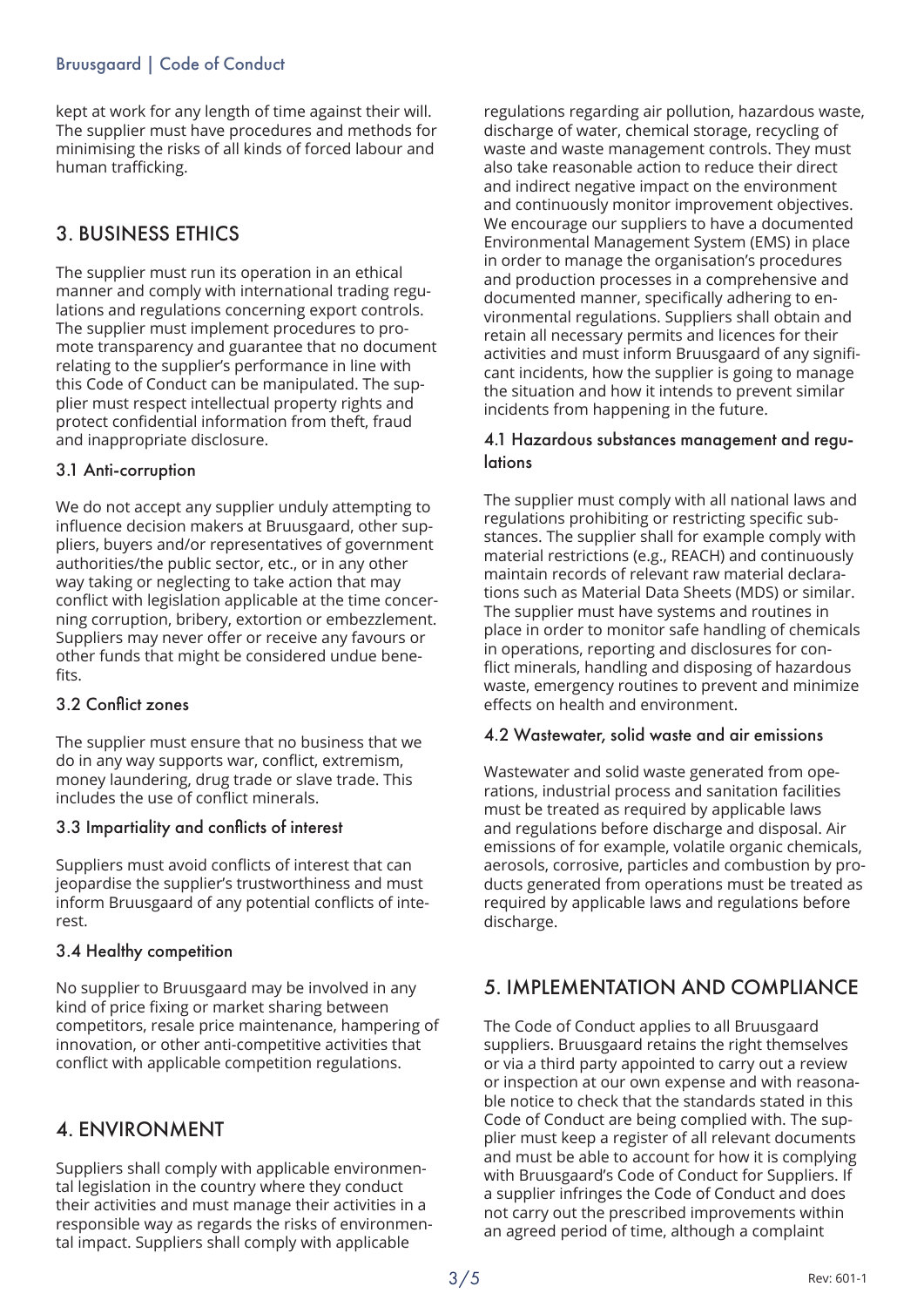## Bruusgaard | Code of Conduct

has been registered and a plan of action has been agreed, we will discontinue our business relationship with the supplier. Such measures do not preclude Bruusgaard from instituting legal proceedings. We encourage partners to report relationships that may conflict with the Supplier Code of Conduct. Bruusgaard is providing an anonymous whistle-blower system open for partners. There is more information available at www.addtech.com/whistleblower.

# 6. ZERO-TOLERANCE STANDARDS

Bruusgaard will not conduct business with a supplier engaged in violations of fundamental human rights. The following practices are considered unacceptable:

- The use of bonded and forced labour, including forced prison labour and human trafficking.

- Any violation of the ILO Convention 182 Worst form of child labour.

- Any harsh, inhumane or degrading treatment or punishment of employees.

- The exposure of employees to life-threatening work environments, where they have not been informed of the danger and where protective measures have not been undertaken.

- Deliberately causing substantial pollution to air and water or soil contamination.

- Any complicity in violations of international humanitarian law and other crimes against the human person as defined by international law.